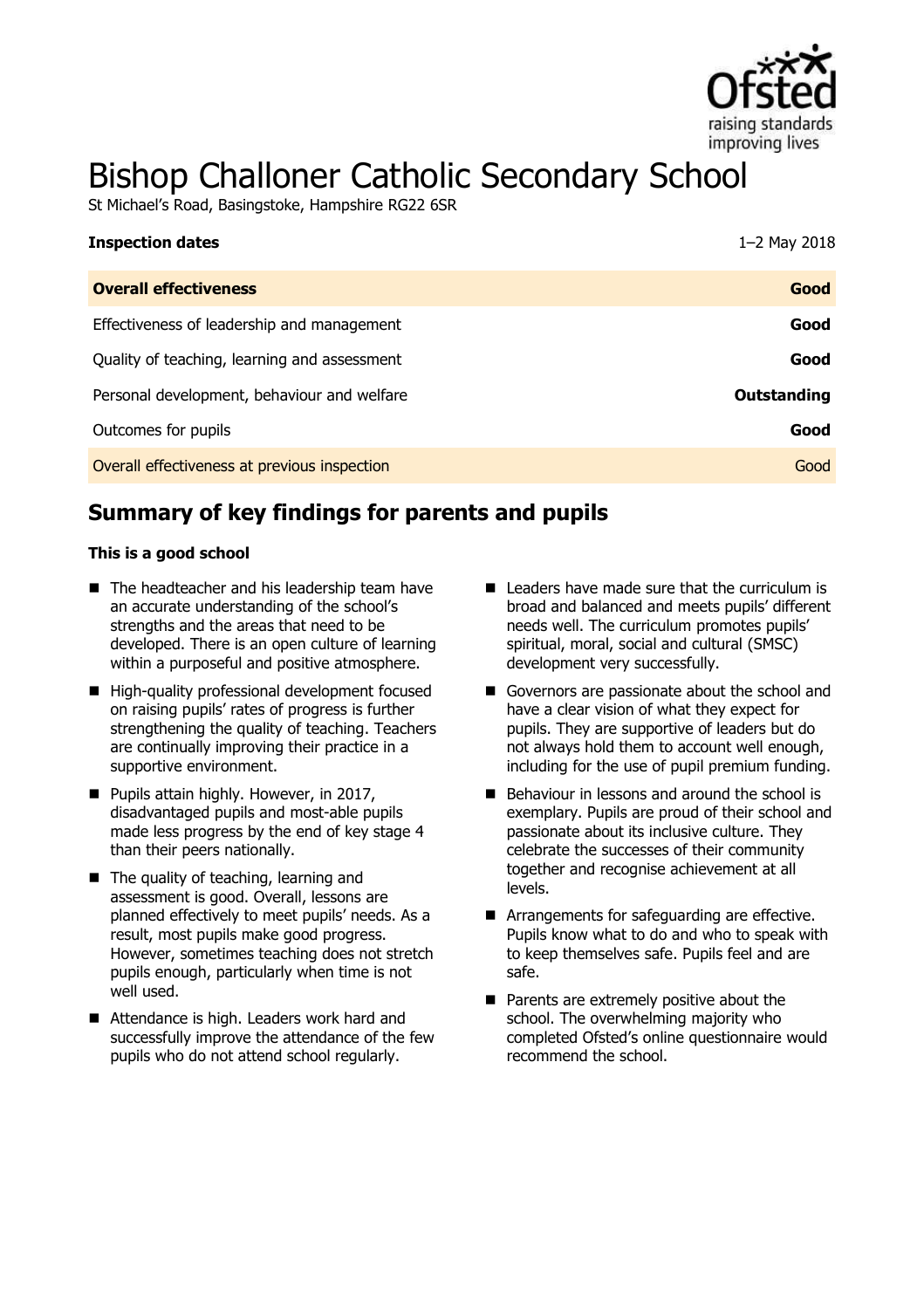

# **Full report**

## **What does the school need to do to improve further?**

- Strengthen teaching and learning so that all pupils, especially the most able and disadvantaged pupils, make consistently strong progress across all subjects.
- **IMPROVE THE EFFECTIVENESS OF GOVERTHER SO that governors fulfil their statutory duties** and hold leaders to account more effectively, including for the use of additional funding.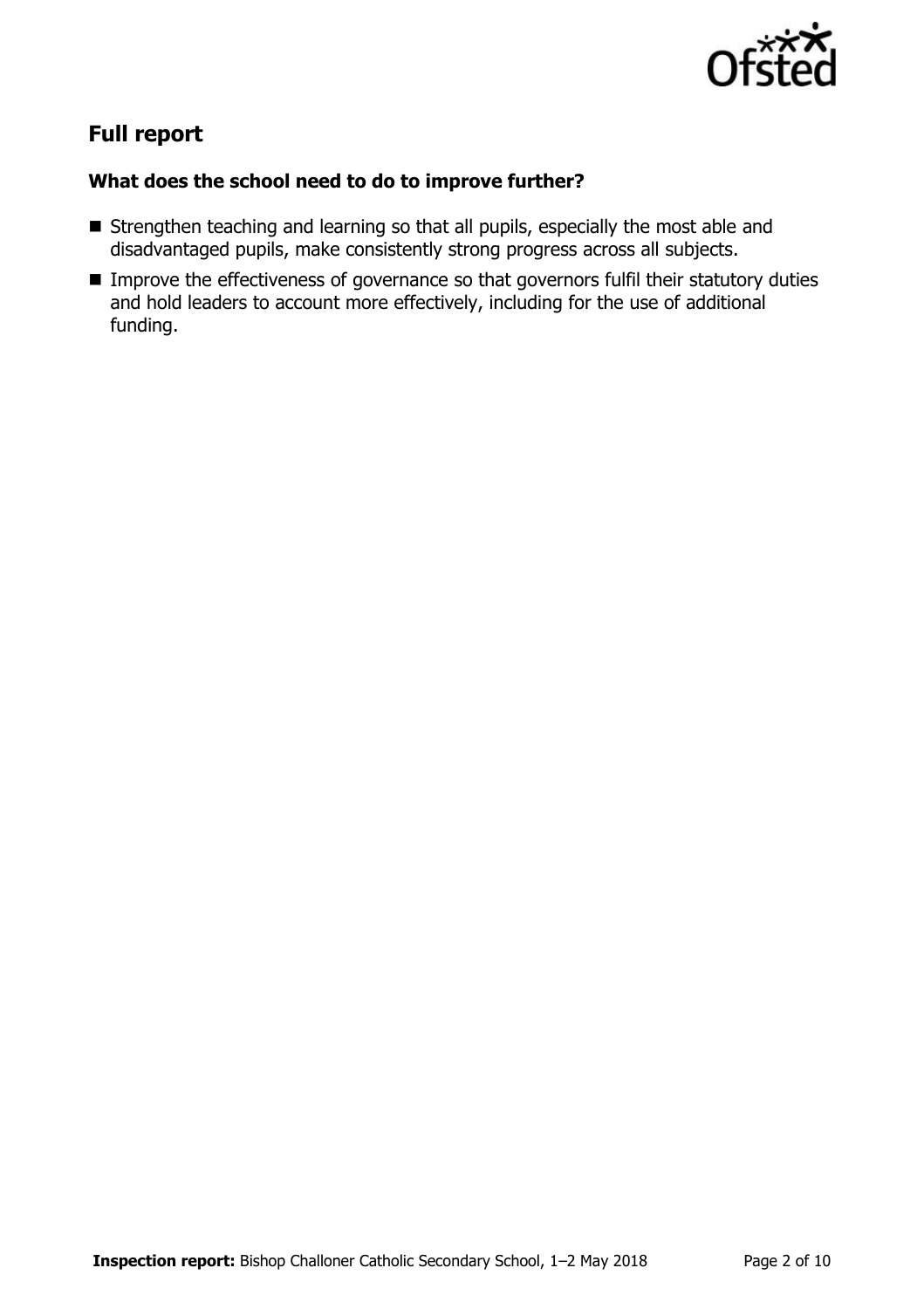

# **Inspection judgements**

#### **Effectiveness of leadership and management Good**

- The headteacher and his senior team are committed and dedicated to their school community. They have established a strong ethos of care and ambition for all. The headteacher has tackled previous weaknesses openly and with thought, inspiring the whole school community to work together effectively.
- Leaders' evaluations of the strengths and relative weaknesses of the school are accurate. They responded promptly and thoroughly to the lower-than-average progress of disadvantaged pupils and those with high prior attainment in the 2017 GCSE examinations. The well-considered strategies put in place to improve the rates of progress for these groups of pupils have been effective in establishing further improvement for all pupils.
- Central to this improvement has been the high-quality professional development programme provided for teachers and teaching assistants. Leaders have used this well, ensuring that it is focused on improving different elements of teaching, such as planning. Staff value this support and routinely share their learning, creating a culture of improvement across the school.
- Staff are committed and enthusiastic. Highly effective training and support is helping newly qualified teachers to develop their practice in a purposeful environment. Several staff told inspectors how much they appreciate the great lengths that leaders have gone to in supporting their professional learning needs.
- Until recently, leaders had not routinely produced formal evaluations of the use of additional funding for disadvantaged pupils. This now happens. The new, more rigorous, approach to the use of this funding is helping leaders to identify the most successful of their strategies and so support this group of pupils much more effectively.
- The curriculum is broad and balanced. Recent adaptations have made sure that it meets the needs of all pupils. For example, leaders have added vocational subjects and qualifications in key stage 4 and are reshaping the delivery of personal, social and health education. Pupils say that they are pleased that they can study in ways that suit them and in subjects which interest them. They feel supported in their aspirations and enabled to reach their next steps successfully.
- Leaders ensure that a high-quality programme is in place to support pupils' SMSC development and their understanding of the complex demands of society. 'Deep learning' days, visits and presentations help raise pupils' awareness of diversity and life in modern Britain. Consequently, fundamental British values and pupils' SMSC learning are promoted extremely well throughout the school community, in and out of formal lessons.
- The arrangements for supporting pupils who have special educational needs (SEN) and/or disabilities are effective. Leaders work closely with feeder schools to ensure that appropriate arrangements are in place to support these pupils. They communicate well with parents and carers to review and tweak this support as required. As a result, these pupils make good progress from their starting points.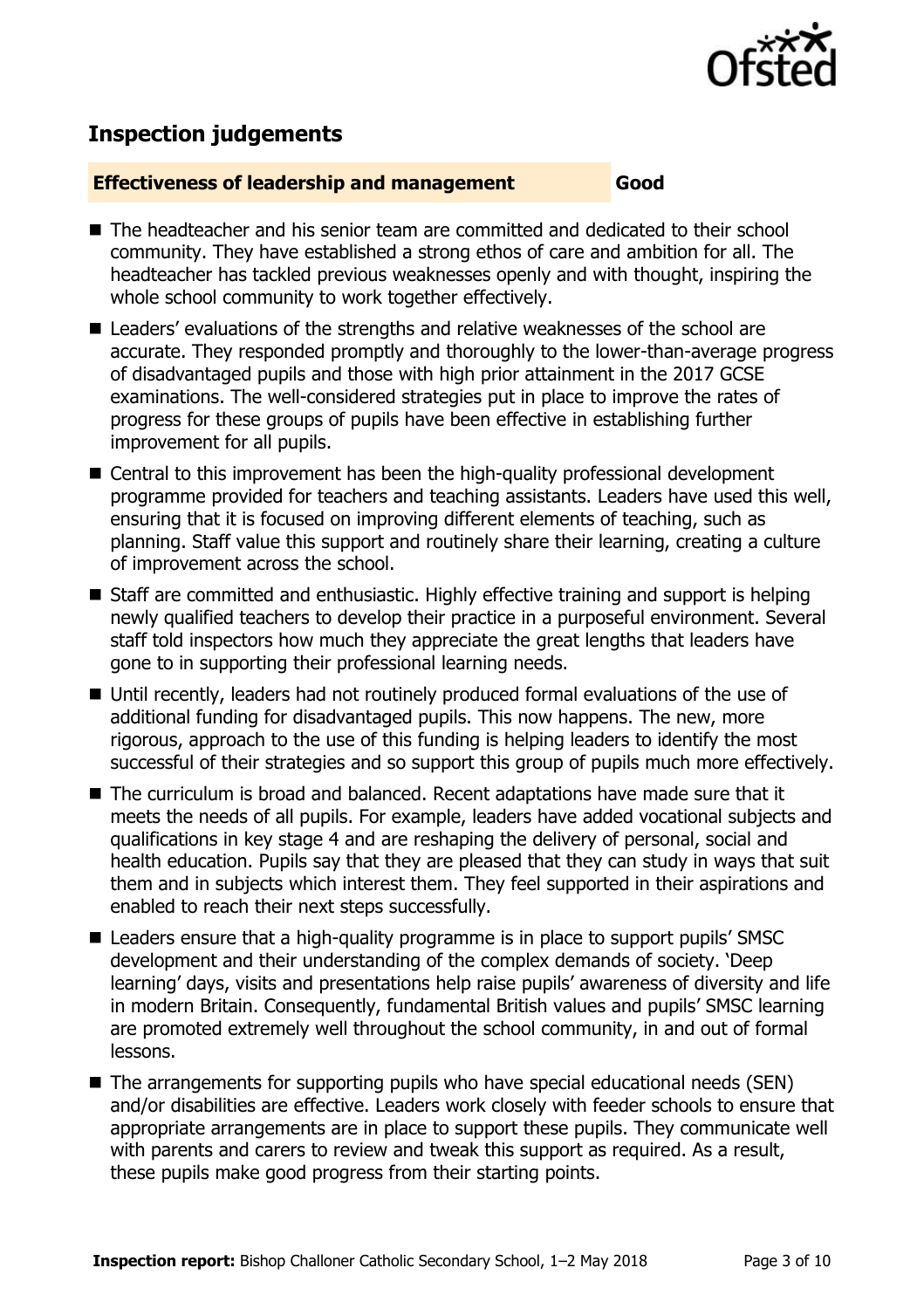

■ Leaders are passionate about the need to offer 'second chances' to pupils who need a new school place, for example due to the breakdown of other placements with other providers. They offer highly effective support to all new pupils, working closely with their parents and carers to help them to settle into the school quickly. Often, this work is highly successful, and pupils do very well as a result of the support that they receive.

## **Governance of the school**

- The governors are passionate about their school and the difference that it makes to pupils and their families. They hold regular scheduled meetings and have several key committees in order to delegate their responsibilities.
- Governors recognise the need for a wide range of skills within their team and have carried out a skills audit to help identify the areas in which they need to develop expertise. They have added associate members in order to fill identified gaps. They have also attended recent training.
- Governors are supportive of school leaders but do not hold them sufficiently to account. They are not able to fully evaluate the impact of implemented strategies. They are aware that they do not monitor effectively leaders' use of additional funding, including the pupil premium and catch-up funding.

# **Safeguarding**

- $\blacksquare$  The arrangements for safeguarding are effective.
- Leaders have ensured that all members of staff have a strong safeguarding knowledge. The comprehensive training, delivered and organised by leaders, ensures that staff throughout the school know their responsibilities and are alert to potential issues.
- Key staff have established effective systems to track even the smallest of concerns and act on them. This extends to all members of the school community, including pupils attending alternative provision.
- **Pupils feel safe and valued in school. They are confident that there are always people** to talk with if they have a worry or concern. Additionally, parents feel that the school looks after their children well.
- The school's record of checks made on the suitability of staff and volunteers to work in a school is kept accurately and meets the requirements of statutory guidance. Leaders ensure that safer recruitment procedures are followed carefully.

#### **Quality of teaching, learning and assessment Good**

- Teachers and teaching assistants are determined to do their best for pupils. Staff across the school have built excellent working relationships with pupils. As a consequence, they can quickly identify pupils' learning needs. Many provide a strong level of challenge that matches pupils' prior learning and helps them to make good progress.
- Leaders have prioritised further improving the quality of teaching by providing highquality professional development. The vast majority of teachers enthusiastically use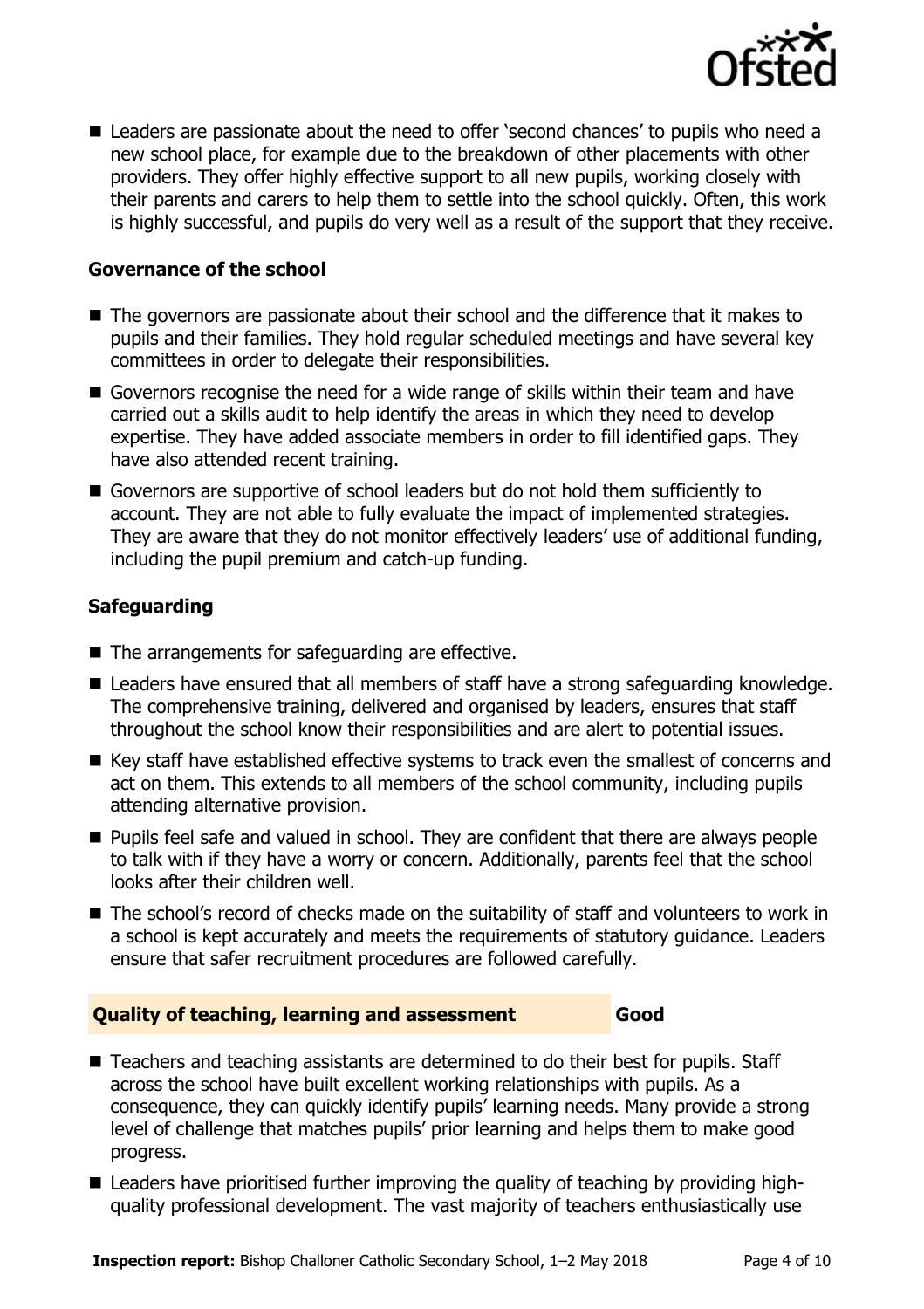

this training to further develop their practice. Most recently, their focus has, rightly, been on raising levels of challenge for the most able pupils and for disadvantaged pupils. Where weaker practice remains, teachers receive targeted support and guidance to help them to improve. As a result, teaching, learning and assessment are good overall.

- Teachers have secure subject knowledge. They use this to plan and deliver effective lessons which allow pupils to make strong progress. Teachers' skilful questions develop pupils' understanding effectively. Pupils say that they especially like lessons where they can question each other.
- $\blacksquare$  Most teaching meets the needs of disadvantaged pupils and pupils who have SEN and/or disabilities. These pupils are challenged effectively to extend their thinking and make good progress. For example, pupils told inspectors that they like lessons where they can discuss which learning activities are best for them. They explained that this helps them to access learning that is not too easy or too difficult. Inspectors observed that, where pupils do not choose the correct task for their starting points, staff skilfully direct them to the most appropriate one.
- Occasionally, time is not well used. For example, when pupils are required to wait for others to finish before being allowed to move on, time is wasted and pupils' progress slows. Similarly, when others rush work due to the pressure of knowing that their peers have stopped, learning is not embedded or secure.
- Inspectors sampled a wide range of pupils' work and saw that, in most cases, the school's assessment policy was followed well. Pupils say that assessments give them confidence in their learning, as they can see where they have strengths and where they need to improve their understanding.

## **Personal development, behaviour and welfare <b>COU** Outstanding

#### **Personal development and welfare**

- The school's work to promote pupils' personal development and welfare is outstanding. Pupils are passionate about their school and they work hard to contribute to all aspects of wider school life. There are many well-attended extra-curricular opportunities that support pupils' learning and personal development. Pupils recognise and appreciate the 'extra mile' that staff go. As one pupil said: 'There are lots of extra things we can get involved in, even on a Saturday. We feel valued and can see how much we mean to our teachers.'
- **Pupils are respectful and tolerant of each other's different views and backgrounds.** They actively engage in open discussions around various beliefs. Through a powerful 'student voice', they have developed their own pupil-led groups, such as the equalities group which celebrates and promotes diversity.
- **Pupils told inspectors that they feel safe in school and that there is always someone to** talk to if they need support. They spoke with pride about having opportunities to be involved with helping others in their school community.
- A small number of pupils attend alternative provision. School leaders work closely with these providers to ensure that pupils' specific learning needs are catered for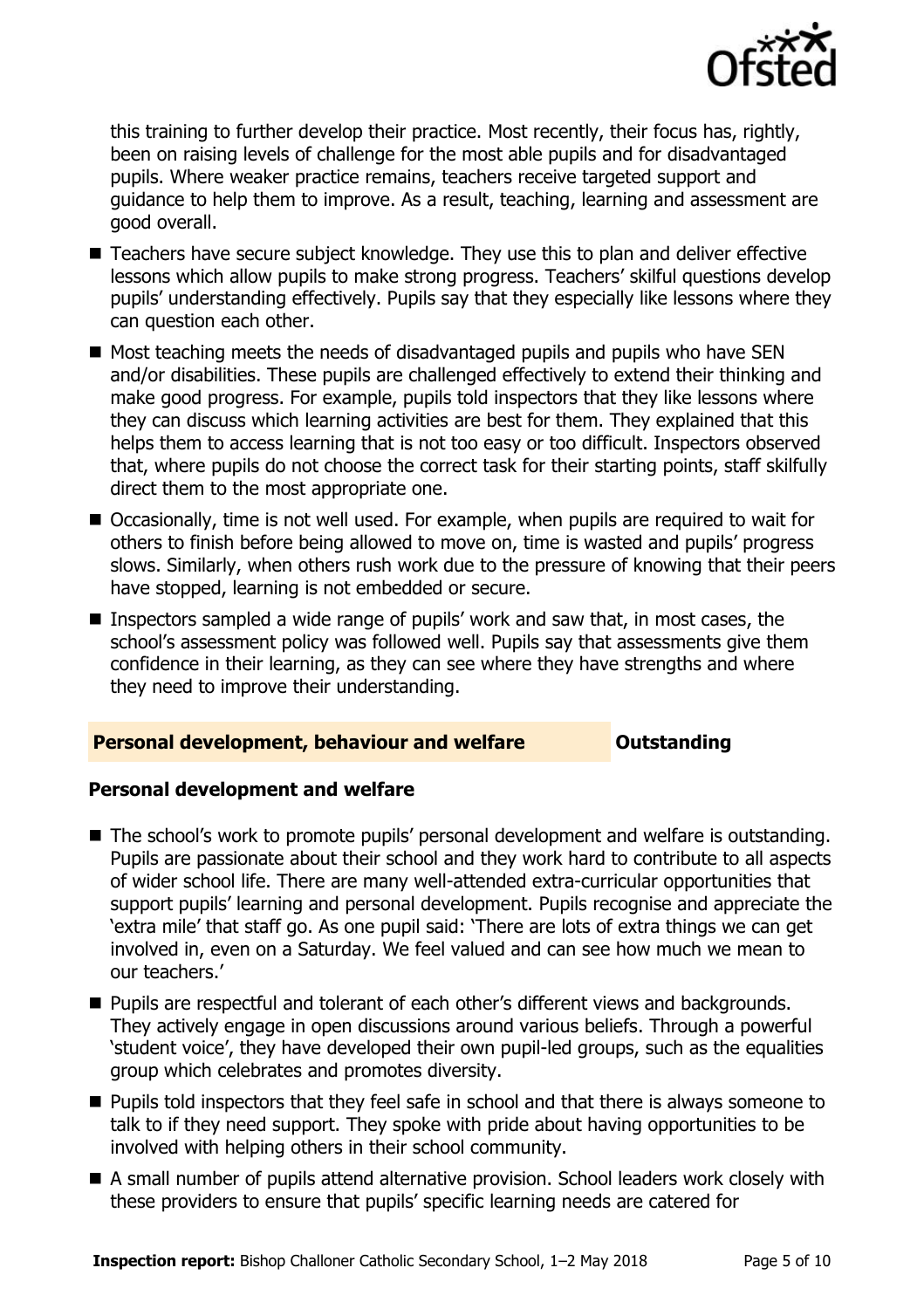

appropriately and effectively. Leaders have established strong protocols that are followed well in order to ensure the safety of these pupils.

- **Pupils thrive in the positive school atmosphere, where it is okay to try new challenges,** and show resilience when things do not work first time. They have high levels of confidence in themselves and each other, allowing them to gain the skills to tackle and solve problems in complex social situations.
- Pupils say that bullying is rare, but when it happens teachers deal with it quickly and effectively. They point out that consistent and fair sanctions are applied. They like the way that efforts are made to help those responsible understand the impact of what they have done and so avoid repeating those actions.

## **Behaviour**

- The behaviour of pupils is outstanding.
- **Pupils' behaviour in lessons and around the school is exemplary. This is because** leaders have created a culture which is inclusive, calm and purposeful. Courtesy and learning are the foundation of all aspects of school life.
- The reward and recognition system is highly effective. Pupils value and appreciate their 'achievement colours', which they wear with pride. Pupils take joy in celebrating each other's success, both in lessons and in the wider school community. They aspire to achieve positions of responsibility, including head pupil status.
- Any rare negative behaviour is dealt with quickly, effectively and with consistency. Pupils say that they feel reassured by the fair manner in which sanctions are applied.
- The vast majority of pupils attend school regularly. Leaders and key staff set high expectations for pupils' attendance. They work hard to remove any barriers to pupils' regular attendance. Rigorous processes to help all groups, including disadvantaged pupils, get to school every day are increasingly successful.

#### **Outcomes for pupils Good Good**

- Across the school and in most subjects, including English, mathematics and science, pupils' progress is typically good due to effective teaching.
- Historically, pupils' attainment is high. In 2017, this trend continued, with much higher proportions of pupils than nationally awarded standard and/or strong passes in GCSE examinations, including English and mathematics.
- The progress of pupils in 2017 examinations was mixed. Pupils who joined the school with low or middle attainment made good progress. However, disadvantaged pupils and those with high prior attainment made less progress than their peers nationally.
- Scrutiny of school information and pupils' work indicates that current pupils' progress is good overall. All groups of pupils, including disadvantaged pupils and those with high prior attainment, are now making consistently strong progress in most subjects. Progress in English, mathematics, science, history and religious education is particularly strong.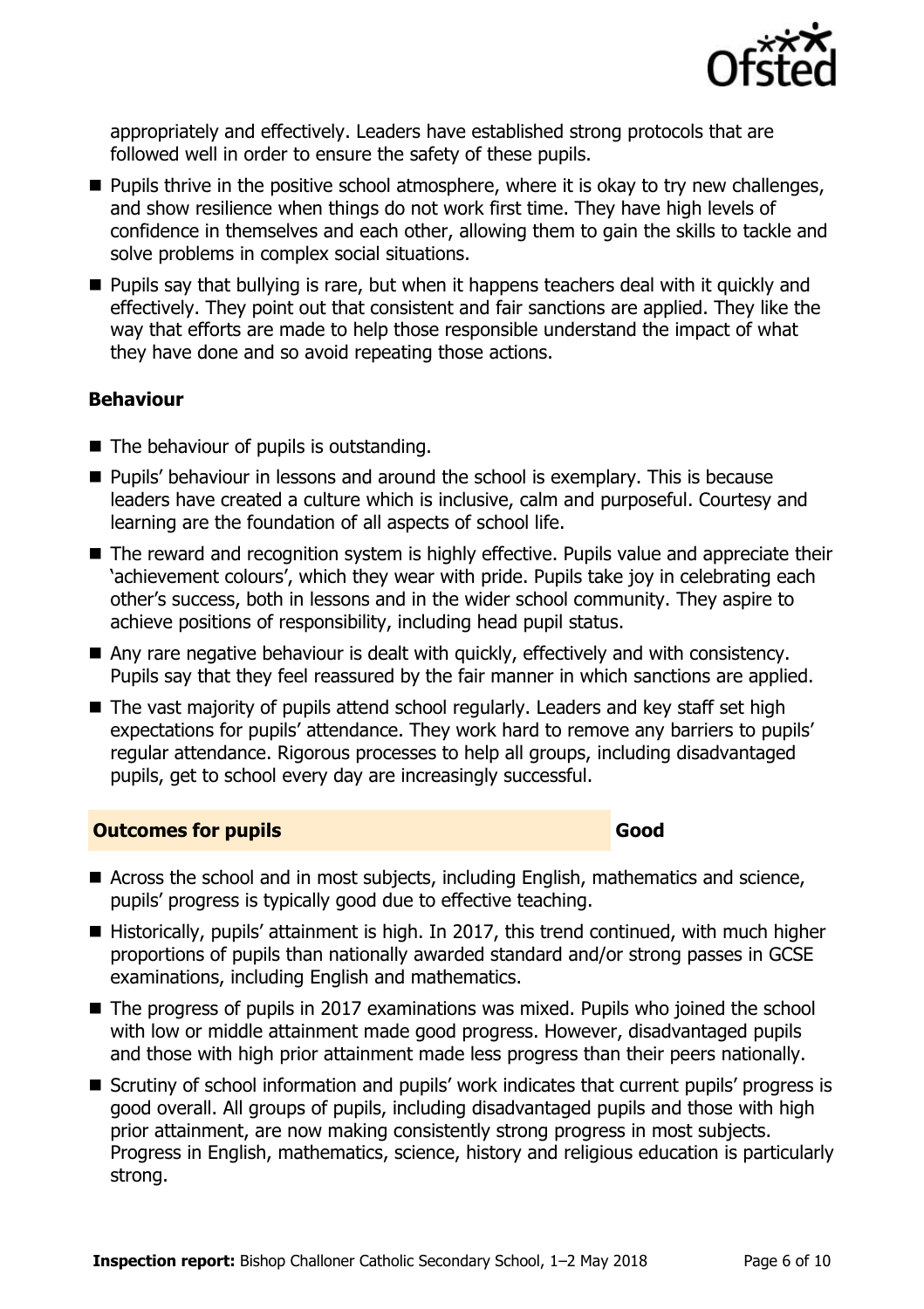

- **Pupils who have SEN and/or disabilities make very good progress across a broad range** of subjects. Their individual needs are identified and met well.
- **Pupils who join the school with lower than expected levels of literacy and numeracy** receive well-considered additional support. This is effective in improving their reading fluency, comprehension and mathematics. As a result, these pupils are able to access all areas of the school curriculum and make similar rates of progress to their peers.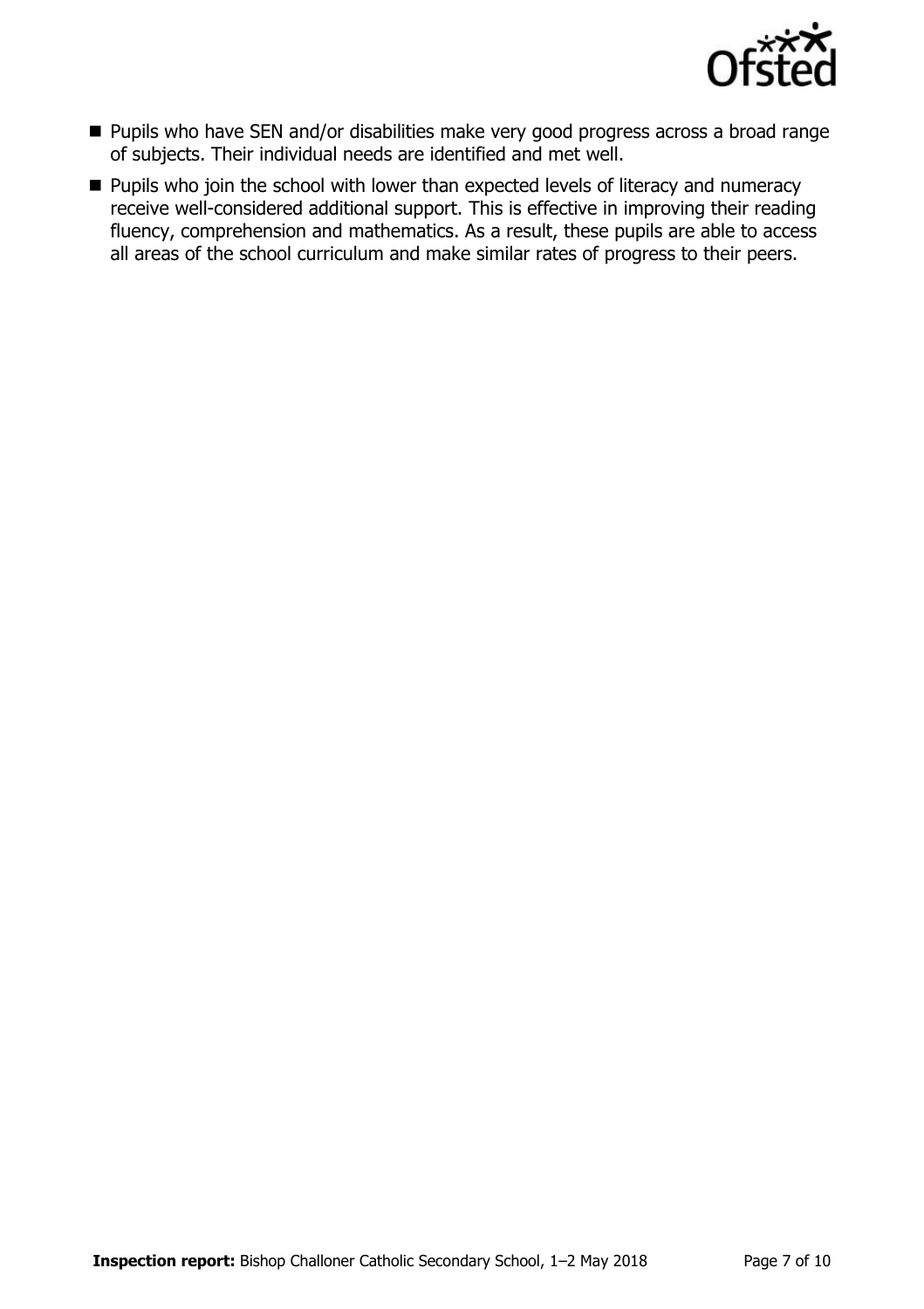

# **School details**

| Unique reference number | 116478    |
|-------------------------|-----------|
| Local authority         | Hampshire |
| Inspection number       | 10046064  |

This inspection of the school was carried out under section 5 of the Education Act 2005.

| Type of school                      | Secondary comprehensive      |  |
|-------------------------------------|------------------------------|--|
| School category                     | Foundation                   |  |
| Age range of pupils                 | 11 to 16                     |  |
| <b>Gender of pupils</b>             | Mixed                        |  |
| Number of pupils on the school roll | 844                          |  |
| Appropriate authority               | Local authority              |  |
| Chair                               | Mrs Kate Webb                |  |
| <b>Headteacher</b>                  | Mr John Paul Wright          |  |
| Telephone number                    | 01256 462 661                |  |
| Website                             | www.bcs.hants.sch.uk         |  |
| <b>Email address</b>                | headteacher@bcs.hants.sch.uk |  |
| Date of previous inspection         | 7-8 October, 2014            |  |

## **Information about this school**

- Bishop Challoner Catholic Secondary School is an average-sized school.
- The majority of pupils are of White British heritage.
- The proportion of pupils who have English as an additional language is above average.
- $\blacksquare$  The proportion of disadvantaged pupils is below average.
- The proportion of pupils who have SEN and/or disabilities is below average.
- The school meets the government's current floor standards, which set the minimum expectations for pupils' attainment and progress.
- A small number of pupils attend alternative provision at Inclusion Hampshire.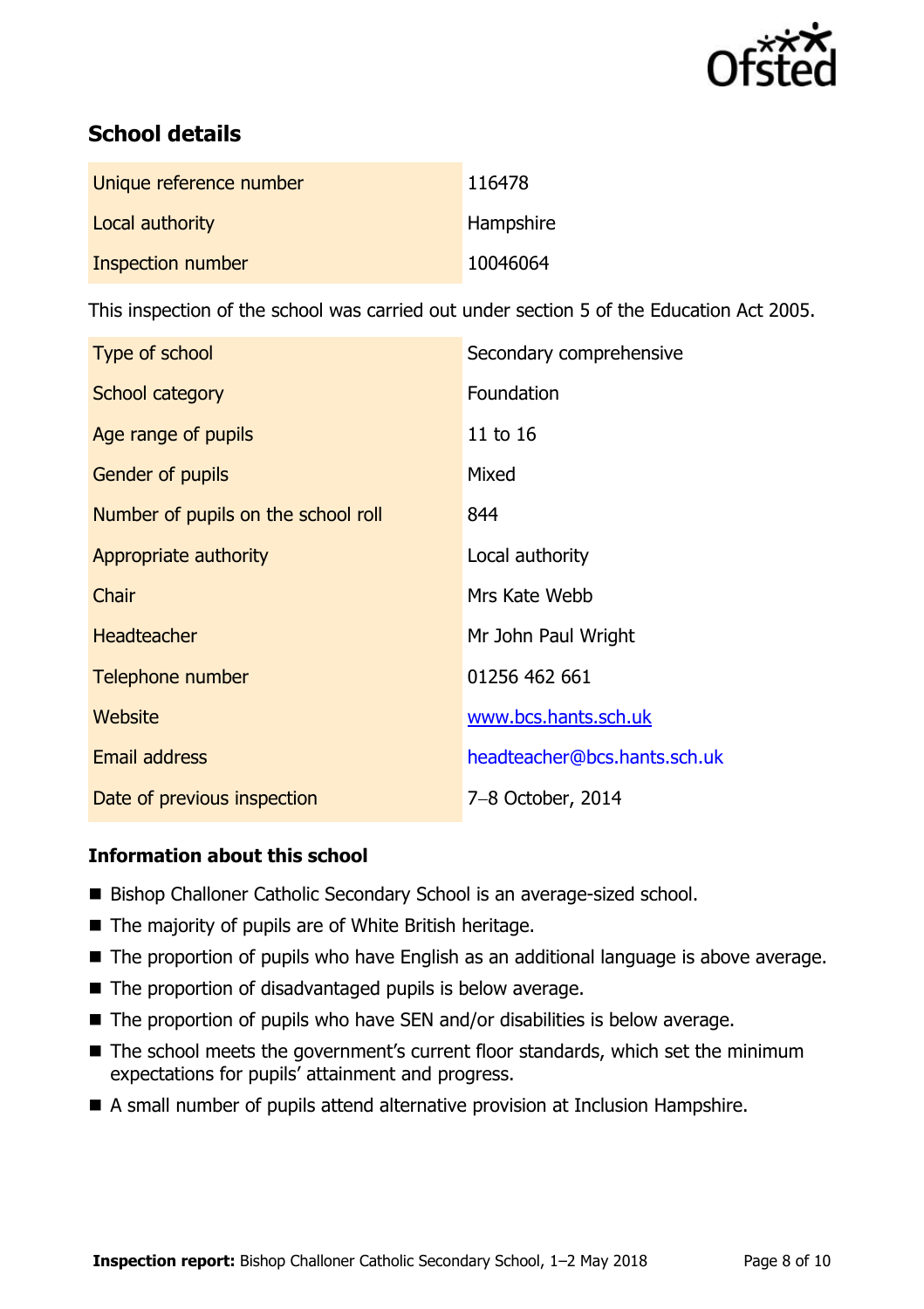

# **Information about this inspection**

- Inspectors observed pupils' learning in 59 lessons across the school. Many of these were observed jointly with senior leaders. Inspectors also scrutinised a wide sample of pupils' books.
- Inspectors held meetings with senior leaders, other staff and a group of governors, including the chair of the governing body. They also spoke to a leader of the alternative provision and a representative from the local authority by telephone.
- Inspectors took account of the views of the 40 staff who completed Ofsted's online staff survey.
- **Inspectors spoke with pupils in lessons and around the school. They also met formally** with groups of pupils.
- Inspectors considered the views of parents and carers. They took account of 86 responses to Parent View and all written comments.
- Inspectors reviewed a wide range of documentation, including information available on the school's website and records relating to pupils' attainment, progress, attendance and behaviour. Information on governance, including minutes of governors' meetings, was examined. The school's improvement plans and self-evaluations were scrutinised, along with records of the school's work to keep pupils safe.

### **Inspection team**

| Gary Tostevin, lead inspector | <b>Ofsted Inspector</b> |
|-------------------------------|-------------------------|
| <b>Krista Dawkins</b>         | <b>Ofsted Inspector</b> |
| <b>Catherine Davies</b>       | <b>Ofsted Inspector</b> |
| Peter Fry                     | <b>Ofsted Inspector</b> |